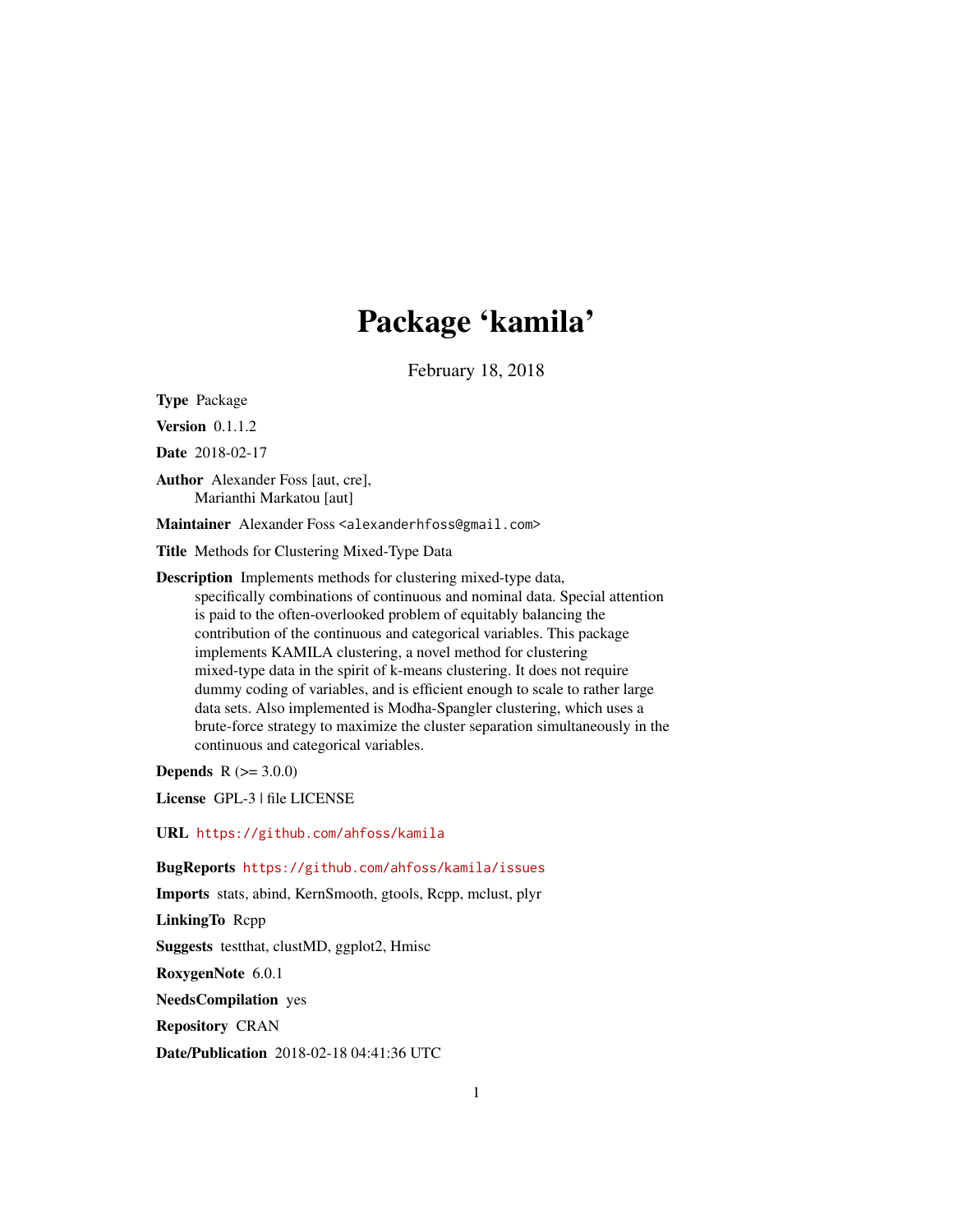### <span id="page-1-0"></span>R topics documented:

| Index | 12 |
|-------|----|

kamila-package *Clustering for mixed continuous and categorical data sets*

#### Description

A collection of methods for clustering mixed type data, including KAMILA (KAy-means for MIxed LArge data) and a flexible implementation of Modha-Spangler clustering

#### Details

| Package: | kamila     |
|----------|------------|
| Type:    | Package    |
| Version: | 0.1.0      |
| Date:    | 2015-10-06 |
| License: | GPL-3      |

#### Author(s)

Alex Foss and Marianthi Markatou

Maintainer: Alex Foss <alexanderhfoss@gmail.com>

#### References

AH Foss, M Markatou, B Ray, and A Heching (in press). A semiparametric method for clustering mixed data. Machine Learning, DOI: 10.1007/s10994-016-5575-7.

DS Modha and S Spangler (2003). Feature weighting in k-means clustering. Machine Learning 52(3), 217-237.

#### Examples

## Not run: # import and format a mixed-type data set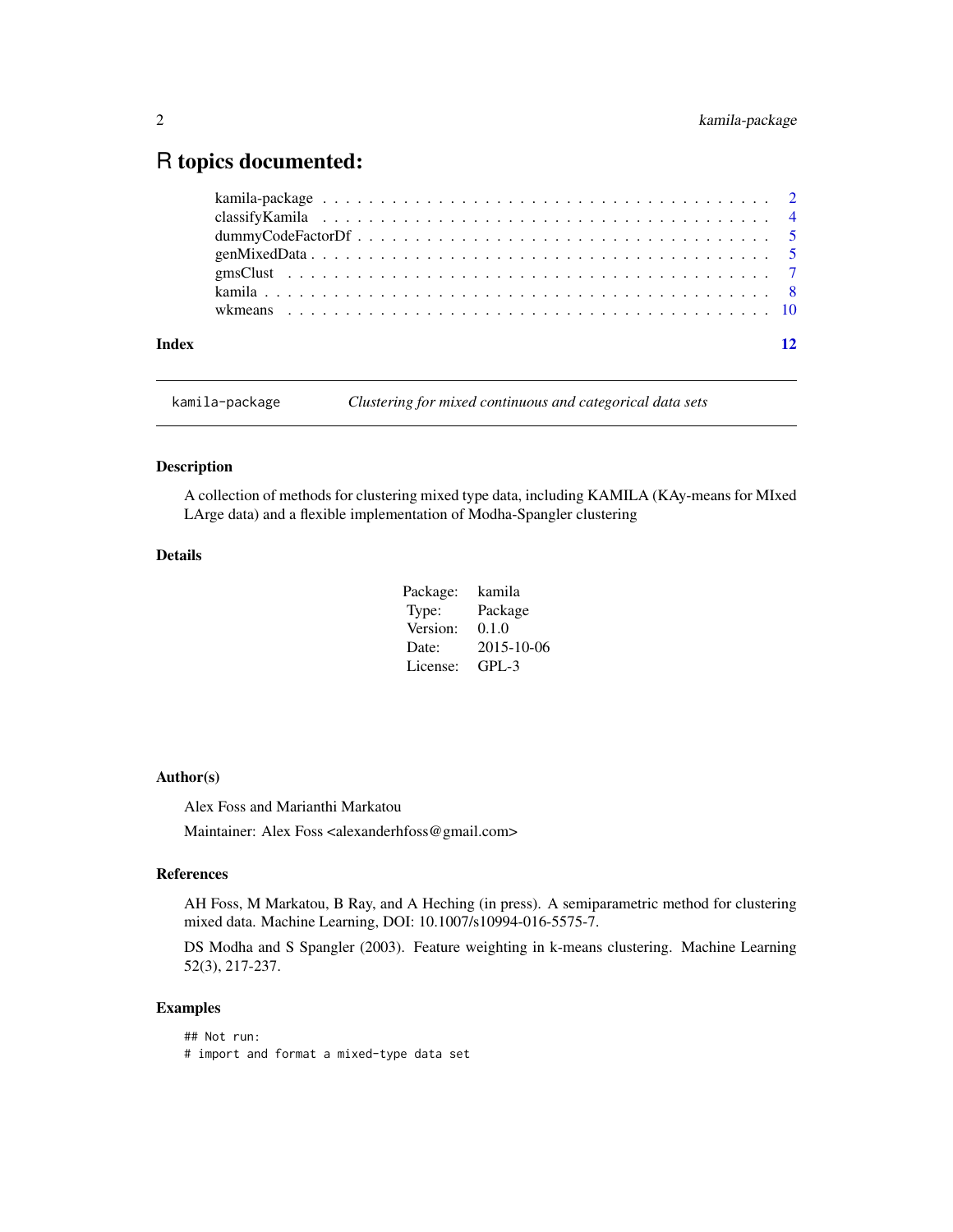#### kamila-package 3

```
data(Byar, package='clustMD')
Byar$logSpap <- log(Byar$Serum.prostatic.acid.phosphatase)
conInd \leq -c(5, 6, 8:10, 16)conVars <- Byar[,conInd]
conVars <- data.frame(scale(conVars))
catVarsFac <- Byar[,-c(1:2,conInd,11,14,15)]
catVarsFac[] <- lapply(catVarsFac, factor)
catVarsDum <- dummyCodeFactorDf(catVarsFac)
# Modha-Spangler clustering with kmeans default Hartigan-Wong algorithm
gmsResHw <- gmsClust(conVars, catVarsDum, nclust = 3)
# Modha-Spangler clustering with kmeans Forgy-Lloyd algorithm
# NOTE searchDensity should be >= 10 for optimal performance:
# this is just a syntax demo
gmsResLloyd <- gmsClust(conVars, catVarsDum, nclust = 3,
  algorithm = "Lloyd", searchDensity = 3)
# KAMILA clustering
kamRes <- kamila(conVars, catVarsFac, numClust=3, numInit=10)
# Plot results
ternarySurvival <- factor(Byar$SurvStat)
levels(ternarySurvival) <- c('Alive','DeadProst','DeadOther')[c(1,2,rep(3,8))]
plottingData <- cbind(
  conVars,
  catVarsFac,
  KamilaCluster = factor(kamRes$finalMemb),
  MSCluster = factor(gmsResHw$results$cluster))
plottingData$Bone.metastases <- ifelse(
  plottingData$Bone.metastases == '1', yes='Yes',no='No')
# Plot Modha-Spangler/Hartigan-Wong results
msPlot <- ggplot(
  plottingData,
  aes(
    x=logSpap,
    y=Index.of.tumour.stage.and.histolic.grade,
    color=ternarySurvival,
    shape=MSCluster))
plotOpts <- function(pl) (pl + geom_point() +
  scale_shape_manual(values=c(2,3,7)) + geom_jitter())
plotOpts(msPlot)
# Plot KAMILA results
kamPlot <- ggplot(
  plottingData,
  aes(
    x=logSpap,
    y=Index.of.tumour.stage.and.histolic.grade,
    color=ternarySurvival,
    shape=KamilaCluster))
```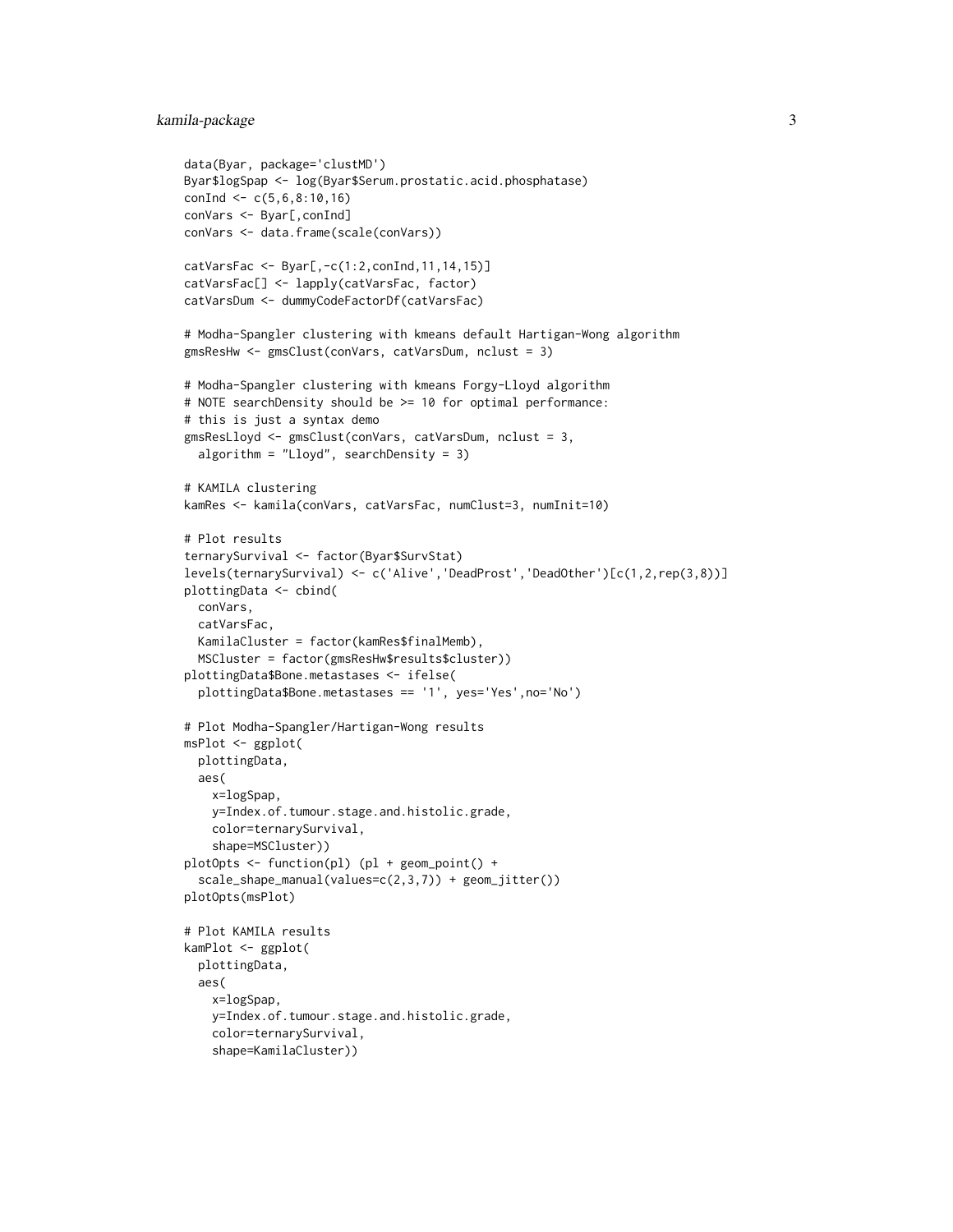```
plotOpts(kamPlot)
```

```
## End(Not run)
```
classifyKamila *Classify new data into existing KAMILA clusters*

#### Description

A function that classifies a new data set into existing KAMILA clusters using the output object from the kamila function.

#### Usage

```
classifyKamila(obj, newData)
```
#### Arguments

| obi     | An output object from the kamila function.                                       |
|---------|----------------------------------------------------------------------------------|
| newData | A list of length 2, with first element a data frame of continuous variables, and |
|         | second element a data frame of categorical factors.                              |

#### Details

A function that takes obj, the output from the kamila function, and newData, a list of length 2, where the first element is a data frame of continuous variables, and the second element is a data frame of categorical factors. Both data frames must have the same format as the original data used to construct the kamila clustering.

#### Value

An integer vector denoting cluster assignments of the new data points.

#### References

Foss A, Markatou M; kamila: Clustering Mixed-Type Data in R and Hadoop. Journal of Statistical Software, 83(13). 2018. doi: 10.18637/jss.v083.i13

#### Examples

```
# Generate toy data set
set.seed(1234)
dat1 <- genMixedData(400, nConVar = 2, nCatVar = 2, nCatLevels = 4,
 nConWithErr = 2, nCatWithErr = 2, popProportions = c(.5,.5),
 conErrLev = 0.2, catErrLev = 0.2)
# Partition the data into training/test set
trainingIds <- sample(nrow(dat1$conVars), size = 300, replace = FALSE)
catTrain <- data.frame(apply(dat1$catVars[trainingIds,], 2, factor))
conTrain <- data.frame(scale(dat1$conVars)[trainingIds,])
```
<span id="page-3-0"></span>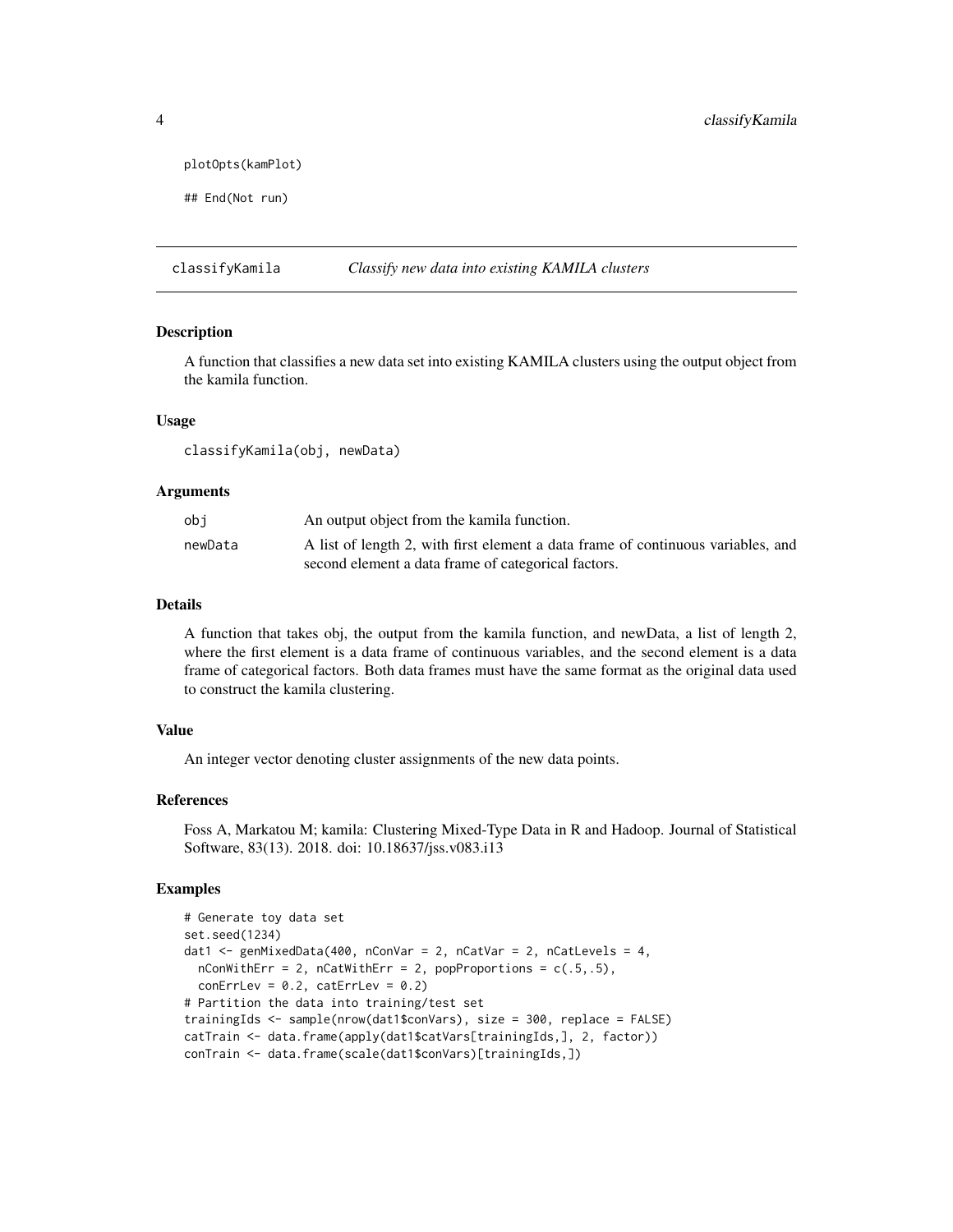#### <span id="page-4-0"></span>dummyCodeFactorDf 5

```
catTest <- data.frame(apply(dat1$catVars[-trainingIds,], 2, factor))
conTest <- data.frame(scale(dat1$conVars)[-trainingIds,])
# Run the kamila clustering procedure on the training set
kamilaObj <- kamila(conTrain, catTrain, numClust = 2, numInit = 10)
table(dat1$trueID[trainingIds], kamilaObj$finalMemb)
# Predict membership in the test data set
kamilaPred <- classifyKamila(kamilaObj, list(conTest, catTest))
table(dat1$trueID[-trainingIds], kamilaPred)
```
<span id="page-4-1"></span>dummyCodeFactorDf *Dummy coding of a data frame of factor variables*

#### Description

Given a data frame of factor variables, this function returns a numeric matrix of 0–1 dummy-coded variables.

#### Usage

dummyCodeFactorDf(dat)

#### Arguments

dat A data frame of factor variables

#### Value

A numeric matrix of 0–1 dummy coded variables

#### Examples

```
dd <- data.frame(a=factor(1:8), b=factor(letters[1:8]))
dummyCodeFactorDf(dd)
```
genMixedData *Generate simulated mixed-type data with cluster structure.*

#### Description

This function simulates mixed-type data sets with a latent cluster structure, with continuous and nominal variables.

#### Usage

```
genMixedData(sampSize, nConVar, nCatVar, nCatLevels, nConWithErr, nCatWithErr,
 popProportions, conErrLev, catErrLev)
```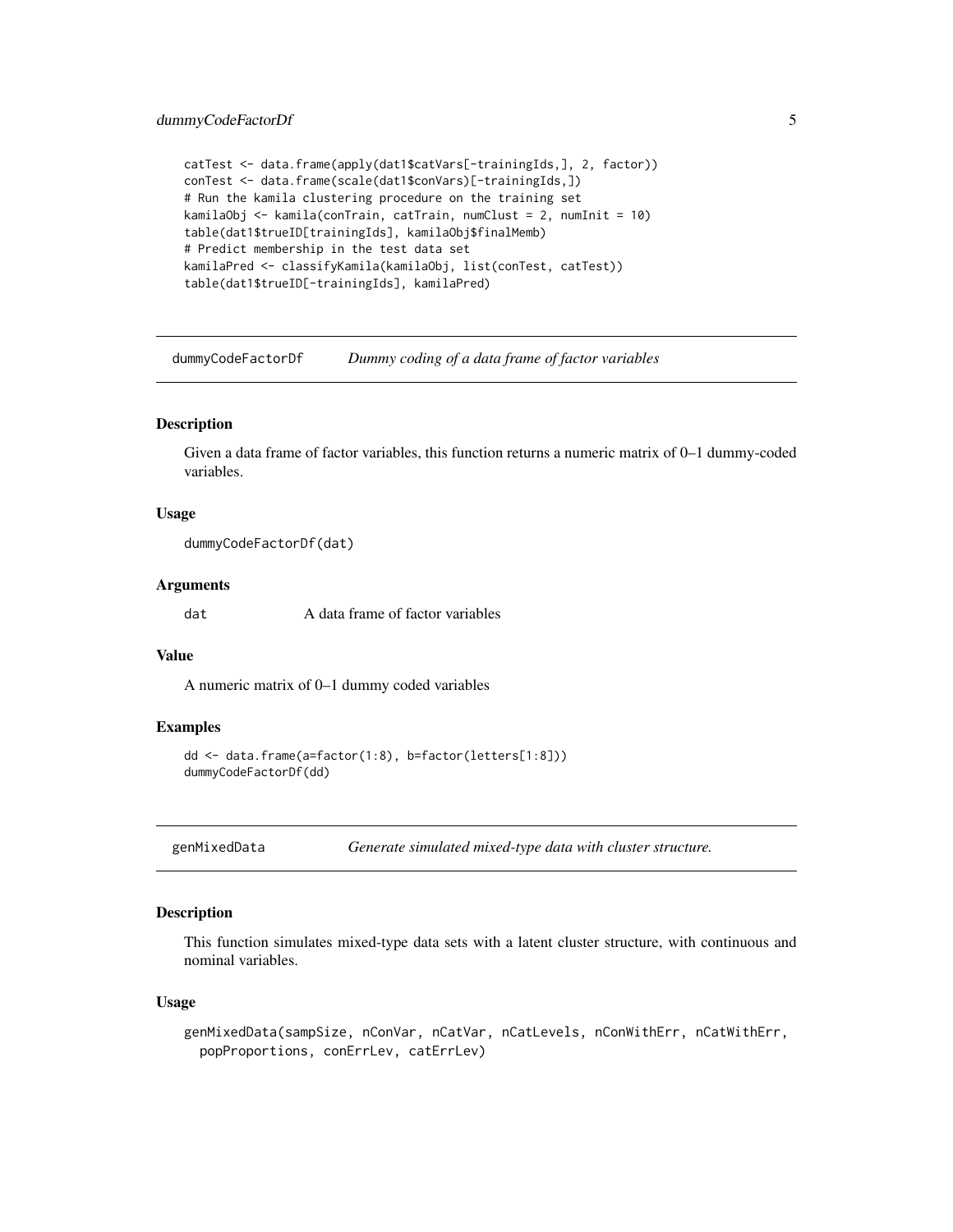#### **Arguments**

| sampSize       | Integer: Size of the simulated data set.                                                                                                                                                                                                                    |
|----------------|-------------------------------------------------------------------------------------------------------------------------------------------------------------------------------------------------------------------------------------------------------------|
| nConVar        | The number of continuous variables.                                                                                                                                                                                                                         |
| nCatVar        | The number of categorical variables.                                                                                                                                                                                                                        |
| nCatLevels     | Integer: The number of categories per categorical variables. Currently must be<br>a multiple of the number of populations specified in popProportions.                                                                                                      |
| nConWithErr    | Integer: The number of continuous variables with error.                                                                                                                                                                                                     |
| nCatWithErr    | Integer: The number of categorical variables with error.                                                                                                                                                                                                    |
| popProportions | A vector of scalars that sums to one. The length gives the number of populations<br>(clusters), with values denoting the prior probability of observing a member<br>of the corresponding population. NOTE: currently only two populations are<br>supported. |
| conErrLev      | A scalar between 0.01 and 1 denoting the univariate overlap between clusters on<br>the continuous variables specified to have error.                                                                                                                        |
| catErrLev      | Univariate overlap level for the categorical variables with error.                                                                                                                                                                                          |

#### Details

This function simulates mixed-type data sets with a latent cluster structure. Continuous variables follow a normal mixture model, and categorical variables follow a multinomial mixture model. Overlap of the continuous and categorical variables (i.e. how clear the cluster structure is) can be manipulated by the user. Overlap between two clusters is the area of the overlapping region defined by their densities (or, for categorical variables, the summed height of overlapping segments defined by their point masses). The default overlap level is 0.01 (i.e. almost perfect separation). A user-specified number of continuous and categorical variables can be specified to be "error variables" with arbitrary overlap within 0.01 and 1.00 (where 1.00 corresponds to complete overlap). NOTE: Currently, only two populations (clusters) are supported. While exact control of overlap between two clusters is straightforward, controlling the overlap between the K choose 2 pairwise combinations of clusters is a more difficult task.

#### Value

A list with the following elements:

| trueID          | Integer vector giving population (cluster) membership of each observation              |
|-----------------|----------------------------------------------------------------------------------------|
| trueMus         | Mean parameters used for population (cluster) centers in the continuous vari-<br>ables |
| conVars         | The continuous variables                                                               |
| errVariance     | Variance parameter used for continuous error distribution                              |
| popProbsNoErr   | Multinomial probability vectors for categorical variables without measurement<br>error |
| popProbsWithErr |                                                                                        |
|                 | Multinomial probability vectors for categorical variables with measurement er-<br>ror  |
| catVars         | The categorical variables                                                              |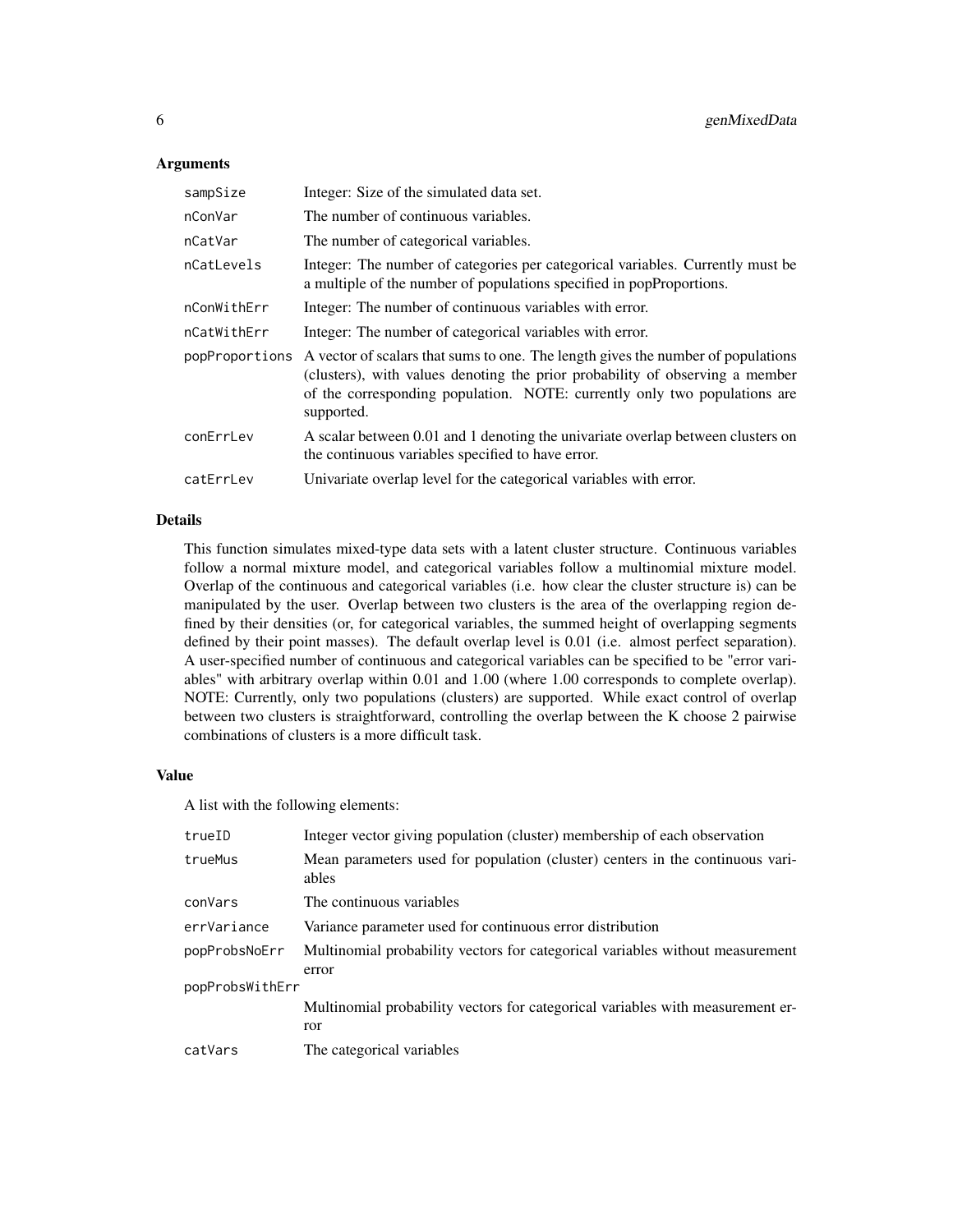#### <span id="page-6-0"></span>gmsClust 7

#### Examples

```
dat <- genMixedData(100, 2, 2, nCatLevels=4, nConWithErr=1, nCatWithErr=1,
 popProportions=c(0.3,0.7), conErrLev=0.3, catErrLev=0.2)
with(dat,plot(conVars,col=trueID))
with(dat,table(data.frame(catVars[,1:2],trueID)))
```

| gmsClust |  |
|----------|--|
|----------|--|

A general implementation of Modha-Spangler clustering for mixed*type data.*

#### Description

Modha-Spangler clustering estimates the optimal weighting for continuous vs categorical variables using a brute-force search strategy.

#### Usage

```
gmsClust(conData, catData, nclust, searchDensity = 10, clustFun = wkmeans,
 conDist = squaredEuc, catDist = squaredEuc, ...)
```
#### Arguments

| conData           | A data frame of continuous variables.                                                                                   |
|-------------------|-------------------------------------------------------------------------------------------------------------------------|
| catData           | A data frame of categorical variables; the allowable variable types depend on<br>the specific clustering function used. |
| nclust            | An integer specifying the number of clusters.                                                                           |
| searchDensity     | An integer determining the number of distinct cluster weightings evaluated in<br>the brute-force search.                |
| clustFun          | The clustering function to be applied.                                                                                  |
| conDist           | The continuous distance function used to construct the objective function.                                              |
| catDist           | The categorical distance function used to construct the objective function.                                             |
| $\cdot\cdot\cdot$ | Arguments to be passed to the clust Fun.                                                                                |

#### Details

Modha-Spangler clustering uses a brute-force search strategy to estimate the optimal weighting for continuous vs categorical variables. This implementation admits an arbitrary clustering function and arbitrary objective functions for continuous and categorical variables.

The input parameter clustFun must be a function accepting inputs (conData, catData, conWeight, nclust, ...) and returning a list containing (at least) the elements cluster, conCenters, and catCenters. The list element "cluster" contains cluster memberships denoted by the integers 1:nclust. The list elements "conCenters" and "catCenters" must be data frames whose rows denote cluster centroids. The function clustFun must allow nclust  $= 1$ , in which case \$centers returns a data frame with a single row. Input parameters conDist and catDist are functions that must each take two data frame rows as input and return a scalar distance measure.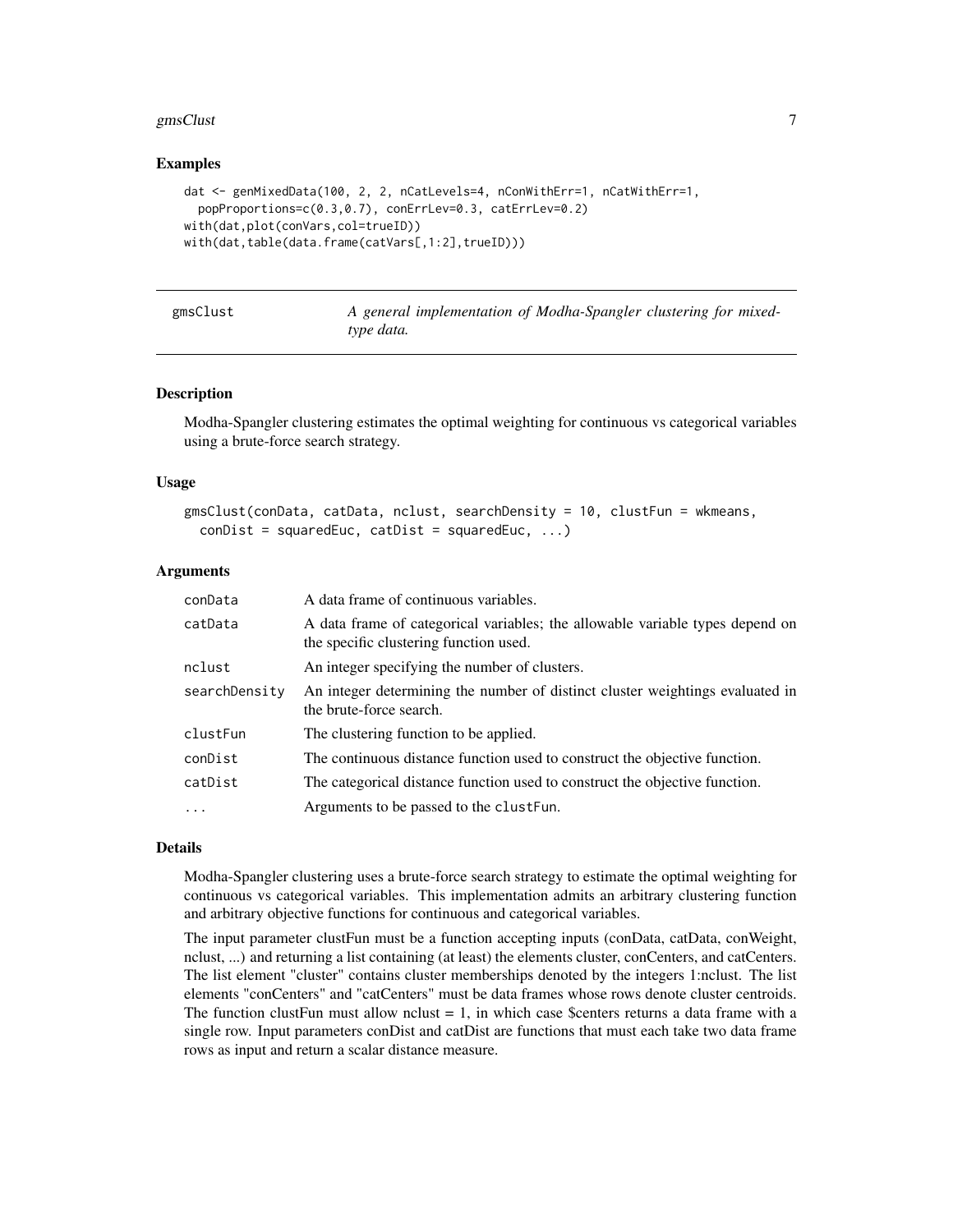<span id="page-7-0"></span>A list containing the following results objects:

| results | A results object corresponding to the base clustering algorithm                                                             |
|---------|-----------------------------------------------------------------------------------------------------------------------------|
| objFun  | A numeric vector of length searchDensity containing the values of the objec-<br>tive function for each weight used          |
| 0con    | A numeric vector of length search Density containing the values of the contin-<br>uous component of the objective function  |
| 0con    | A numeric vector of length search Density containing the values of the cate-<br>gorical component of the objective function |
| bestInd | The index of the most successful run                                                                                        |
| weights | A numeric vector of length search Density containing the continuous weights<br>used                                         |

#### References

Foss A, Markatou M; kamila: Clustering Mixed-Type Data in R and Hadoop. Journal of Statistical Software, 83(13). 2018. doi: 10.18637/jss.v083.i13

Modha DS, Spangler WS; Feature Weighting in k-Means Clustering. Machine Learning, 52(3). 2003. doi: 10.1023/a:1024016609528

#### Examples

```
## Not run:
# Generate toy data set with poor quality categorical variables and good
# quality continuous variables.
set.seed(1)
dat <- genMixedData(200, nConVar=2, nCatVar=2, nCatLevels=4, nConWithErr=2,
 nCatWithErr=2, popProportions=c(.5,.5), conErrLev=0.3, catErrLev=0.8)
catDf <- dummyCodeFactorDf(data.frame(apply(dat$catVars, 2, factor)))
conDf <- data.frame(scale(dat$conVars))
msRes <- gmsClust(conDf, catDf, nclust=2)
table(msRes$results$cluster, dat$trueID)
## End(Not run)
```
kamila *KAMILA clustering of mixed-type data.*

#### Description

KAMILA is an iterative clustering method that equitably balances the contribution of continuous and categorical variables.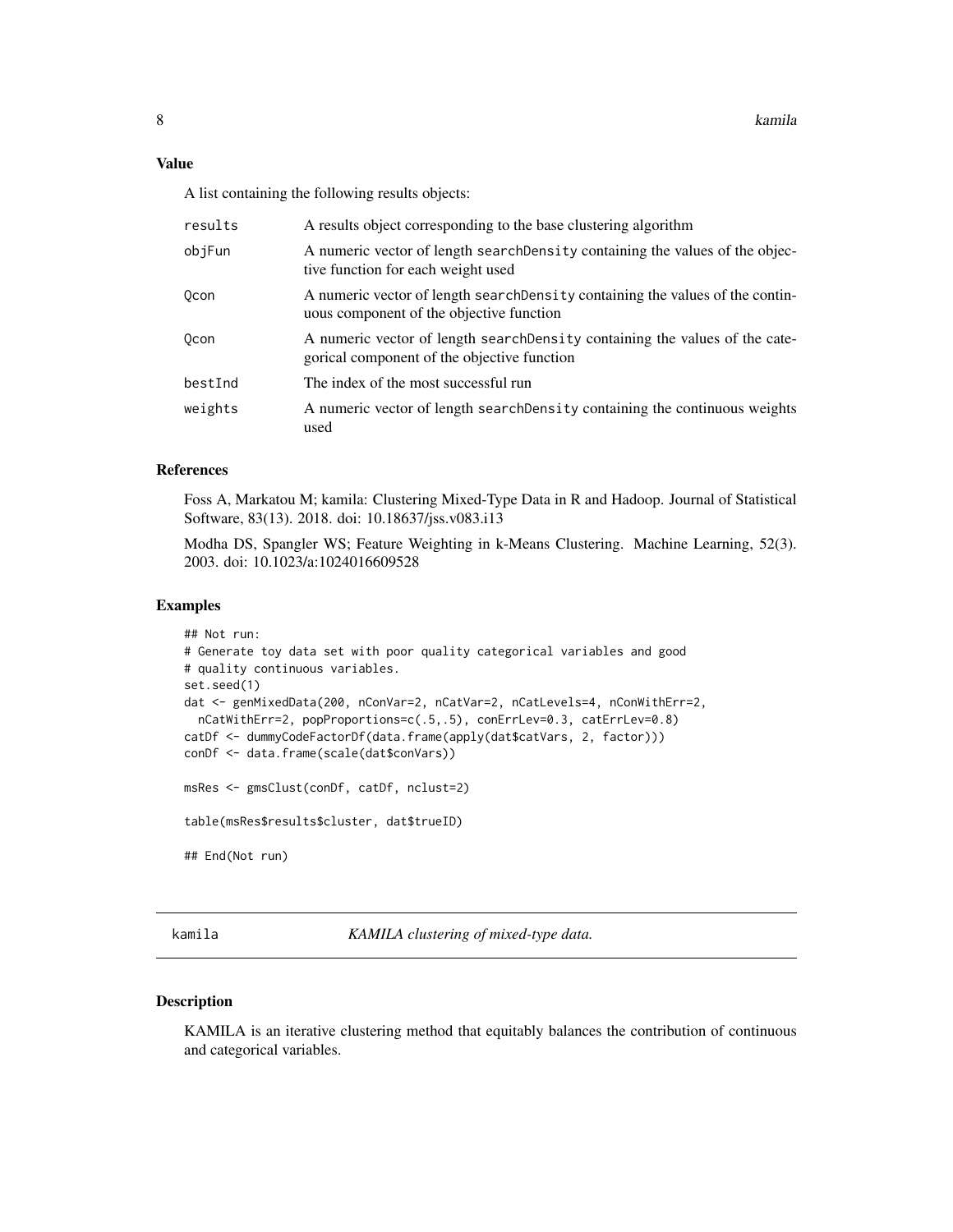#### kamila 9

#### Usage

```
kamila(conVar, catFactor, numClust, numInit, conWeights = rep(1,
 ncol(conVar)), catWeights = rep(1, ncol(catFactor)), maxIter = 25,
 conInitMethod = "runif", catBw = 0.025, verbose = FALSE,calcNumClust = "none", numPredStrCvRun = 10, predStrThresh = 0.8)
```
#### Arguments

| conVar          | A data frame of continuous variables.                                                                 |
|-----------------|-------------------------------------------------------------------------------------------------------|
| catFactor       | A data frame of factors.                                                                              |
| numClust        | The number of clusters returned by the algorithm.                                                     |
| numInit         | The number of initializations used.                                                                   |
| conWeights      | A vector of continuous weights for the continuous variables.                                          |
| catWeights      | A vector of continuous weights for the categorical variables.                                         |
| maxIter         | The maximum number of iterations in each run.                                                         |
| conInitMethod   | Character: The method used to initialize each run.                                                    |
| catBw           | The bandwidth used for the categorical kernel.                                                        |
| verbose         | Logical: Whether detailed results should be printed and returned.                                     |
| calcNumClust    | Character: Method for selecting the number of clusters.                                               |
| numPredStrCvRun |                                                                                                       |
|                 | Numeric: Number of CV runs for prediction strength method. Ignored unless<br>$calN$ umClust $==$ 'ps' |
| predStrThresh   | Numeric: Threshold for prediction strength method. Ignored unless calcNum-<br>$Clust == 'ps'$         |

#### Details

KAMILA (KAy-means for MIxed LArge data sets) is an iterative clustering method that equitably balances the contribution of the continuous and categorical variables. It uses a kernel density estimation technique to flexibly model spherical clusters in the continuous domain, and uses a multinomial model in the categorical domain.

Weighting scheme: If no weights are desired, set all weights to 1 (the default setting). Let a\_1,  $\ldots$ , a\_p denote the weights for p continuous variables. Let b\_1,  $\ldots$ , b\_q denote the weights for q categorical variables. Currently, continuous weights are applied during the calculation of Euclidean distance, as: Categorical weights are applied to the log-likelihoods obtained by the level probabilities given cluster membership as: Total log likelihood for the kth cluster is obtained by weighting the single continuous log-likelihood by the mean of all continuous weights plus logLikCat\_k: Note that weights between 0 and 1 are admissible; weights equal to zero completely remove a variable's influence on the clustering; weights equal to 1 leave a variable's contribution unchanged. Weights between 0 and 1 may not be comparable across continuous and categorical variables. Estimating the number of clusters: Default is no estimation method. Setting calcNumClust to 'ps' uses the prediction strength method of Tibshirani & Walther (J. of Comp. and Graphical Stats. 14(3), 2005). There is no perfect method for estimating the number of clusters; PS tends to give a smaller number than, say, BIC based methods for large sample sizes. The user must specify the number of crossvalidation runs and the threshold for determining the number of clusters. The smaller the threshold, the larger the number of clusters selected.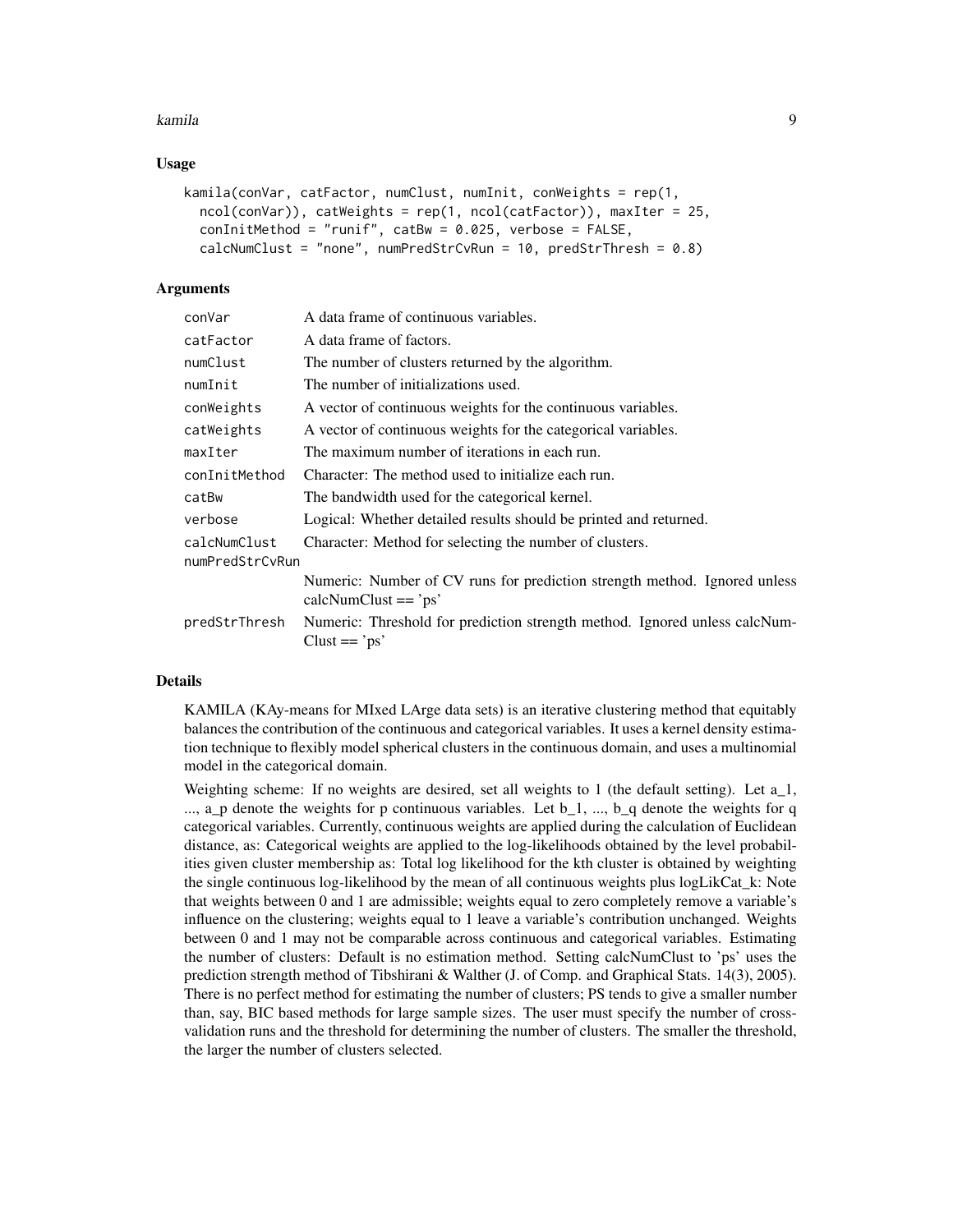10 wkmeans

#### Value

A list with the following results objects:

| finalMemb    | A numeric vector with cluster assignment indicated by integer.                                                |
|--------------|---------------------------------------------------------------------------------------------------------------|
| numIter      |                                                                                                               |
| finalLogLik  | The pseudo log-likelihood of the returned clustering.                                                         |
| finalObj     |                                                                                                               |
| finalCenters |                                                                                                               |
| finalProbs   |                                                                                                               |
| input        | Object with the given input parameter values.                                                                 |
| nClust       | An object describing the results of selecting the number of clusters, empty if<br>$calN$ umClust $==$ 'none'. |
| verbose      | An optionally returned object with more detailed information.                                                 |
|              |                                                                                                               |

#### References

Foss A, Markatou M; kamila: Clustering Mixed-Type Data in R and Hadoop. Journal of Statistical Software, 83(13). 2018. doi: 10.18637/jss.v083.i13

#### Examples

```
# Generate toy data set with poor quality categorical variables and good
# quality continuous variables.
set.seed(1)
dat <- genMixedData(200, nConVar = 2, nCatVar = 2, nCatLevels = 4,
  nConWithErr = 2, nCatWithErr = 2, popProportions = c(.5, .5),
  conErrLev = 0.3, catErrLev = 0.8)
catDf <- data.frame(apply(dat$catVars, 2, factor))
conDf <- data.frame(scale(dat$conVars))
kamRes <- kamila(conDf, catDf, numClust = 2, numInit = 10)
table(kamRes$finalMemb, dat$trueID)
```
wkmeans *Weighted k-means for mixed-type data*

#### Description

Weighted k-means for mixed continuous and categorical variables. A user-specified weight conWeight controls the relative contribution of the variable types to the cluster solution.

#### Usage

```
wkmeans(conData, catData, conWeight, nclust, ...)
```
<span id="page-9-0"></span>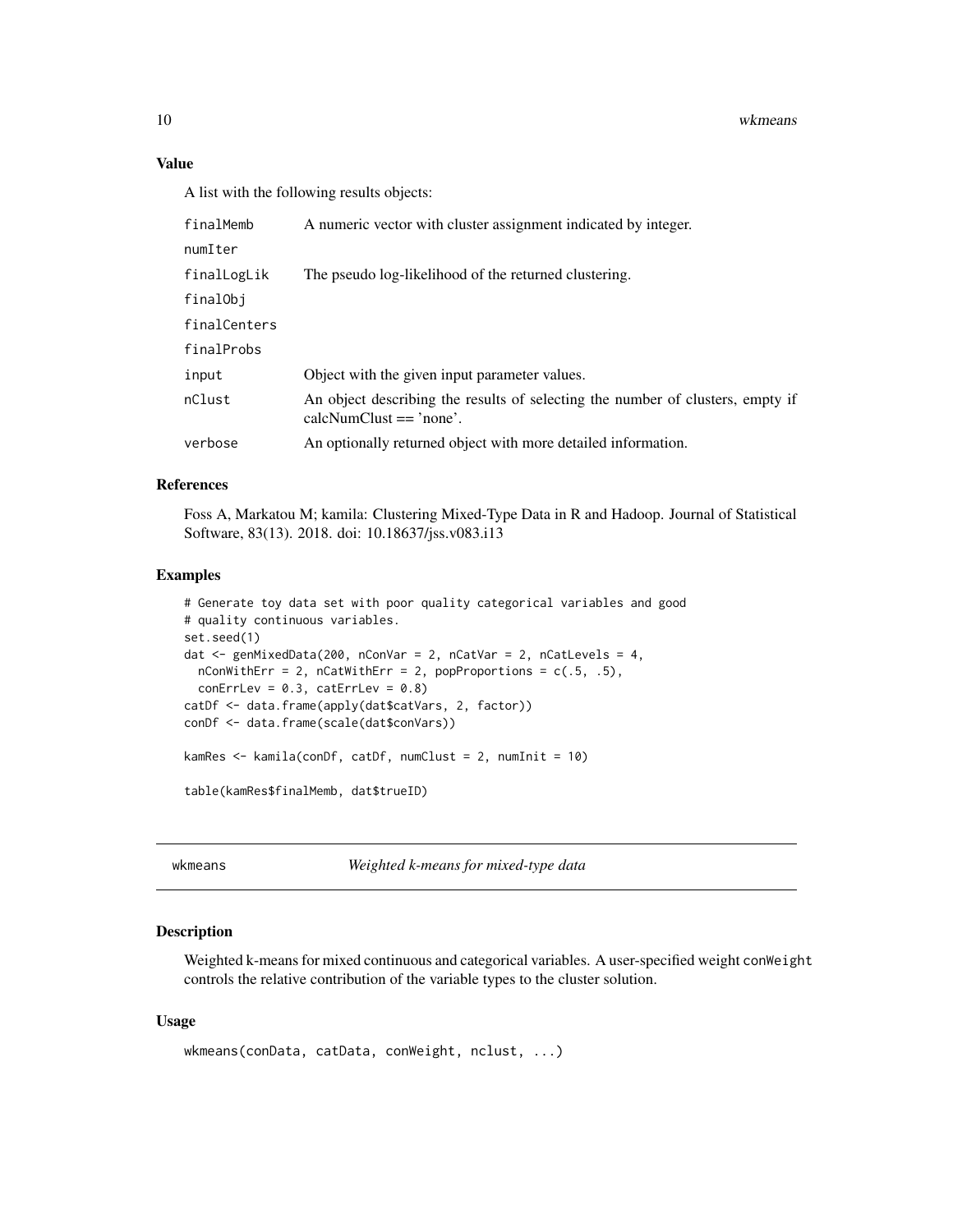#### <span id="page-10-0"></span>wkmeans and the state of the state of the state of the state of the state of the state of the state of the state of the state of the state of the state of the state of the state of the state of the state of the state of th

#### Arguments

| conData    | The continuous variables. Must be coercible to a data frame.                                                 |
|------------|--------------------------------------------------------------------------------------------------------------|
| catData    | The categorical variables, either as factors or dummy-coded variables. Must be<br>coercible to a data frame. |
| conWeight  | The continuous weight; must be between 0 and 1. The categorical weight is<br>1-conWeight.                    |
| nclust     | The number of clusters.                                                                                      |
| $\ddots$ . | Optional arguments passed to kmeans.                                                                         |

#### Details

A simple adaptation of stats::kmeans to mixed-type data. Continuous variables are multiplied by the input parameter conWeight, and categorical variables are multipled by 1-conWeight. If factor variables are input to catData, they are transformed to 0-1 dummy coded variables with the function dummyCodeFactorDf.

#### Value

A stats::kmeans results object, with additional slots conCenters and catCenters giving the actual centers adjusted for the weighting process.

#### See Also

[dummyCodeFactorDf](#page-4-1) [kmeans](#page-0-0)

#### Examples

```
# Generate toy data set with poor quality categorical variables and good
# quality continuous variables.
set.seed(1)
dat <- genMixedData(200, nConVar=2, nCatVar=2, nCatLevels=4, nConWithErr=2,
 nCatWithErr=2, popProportions=c(.5,.5), conErrLev=0.3, catErrLev=0.8)
catDf <- data.frame(apply(dat$catVars, 2, factor))
conDf <- data.frame(scale(dat$conVars))
# A clustering that emphasizes the continuous variables
r1 <- with(dat,wkmeans(conDf, catDf, 0.9, 2))
table(r1$cluster, dat$trueID)
# A clustering that emphasizes the categorical variables; note argument
# passed to the underlying stats::kmeans function
r2 <- with(dat,wkmeans(conDf, catDf, 0.1, 2, nstart=4))
table(r2$cluster, dat$trueID)
```